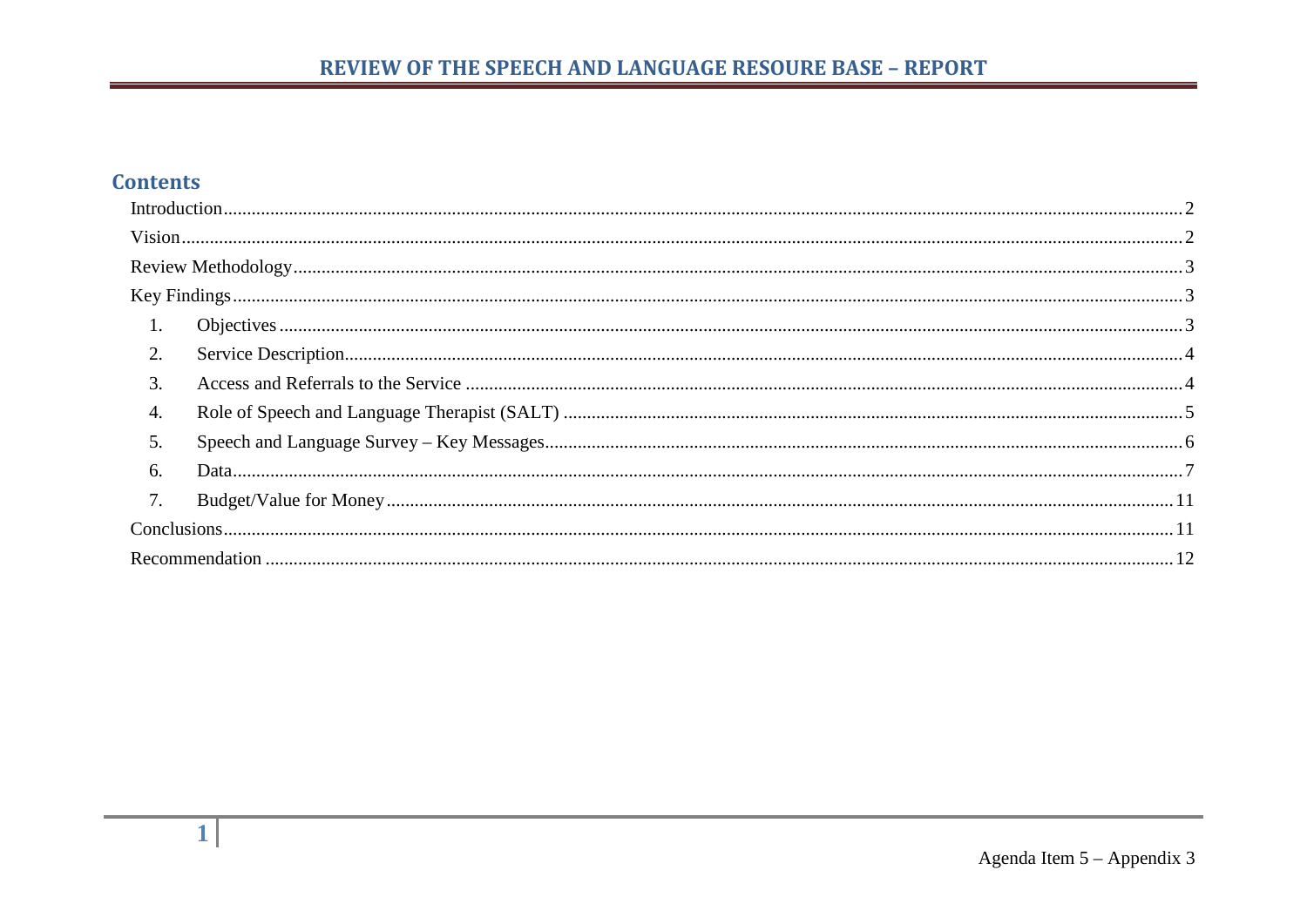## <span id="page-1-0"></span>**Introduction**

The last few years, particularly since 2011 has been a period of change for Local Authorities and their SEN duties. The review has taken place within the context of the changing national and local context which includes:

- The SEN reforms which have extended SEN provision from birth to 25 years of age. The new system extends rights and protections by introducing a new Education, Health and Care plan. The SEN Code of Practice explains that speech and language therapy and other therapy provision can be regarded as either education or health care provision, or both. It could therefore be included in an EHC plan as either educational or health provision. However, since communication is so fundamental in education, addressing speech and language impairment should normally be recorded as special educational provision unless there are exceptional reasons for not doing so.
- The Children's and Families Minister, Edward Timpson invited OFSTED, on 17 December 2014, to formally inspect local areas on their effectiveness in fulfilling the new SEN duties.
- Funding the Dedicated Schools Grant (DSG) high needs funds this provision. As reported at the School Forum meeting on 13 January 2015, it is clear that unless future years DSG grant allocations are increased then it will be difficult to balance the budget without the need for reduction in provision in some budget areas.
- Monitoring it is necessary to have a contract and detailed specification in place for all DSG funded services. This will allow the School Forum to monitor the service in future years.

## <span id="page-1-1"></span>**Vision**

All Children and young people should expect to be educated in their local mainstream school. Therefore all mainstream schools should have the capacity, competence and confidence to provide for pupils with additional educational needs and/or disabilities, with resources allocated to ensure maximum value for money. Services should be focused, flexible and responsive to local needs, they should be fit for purpose, monitored for impact and performance, and open to change where needed.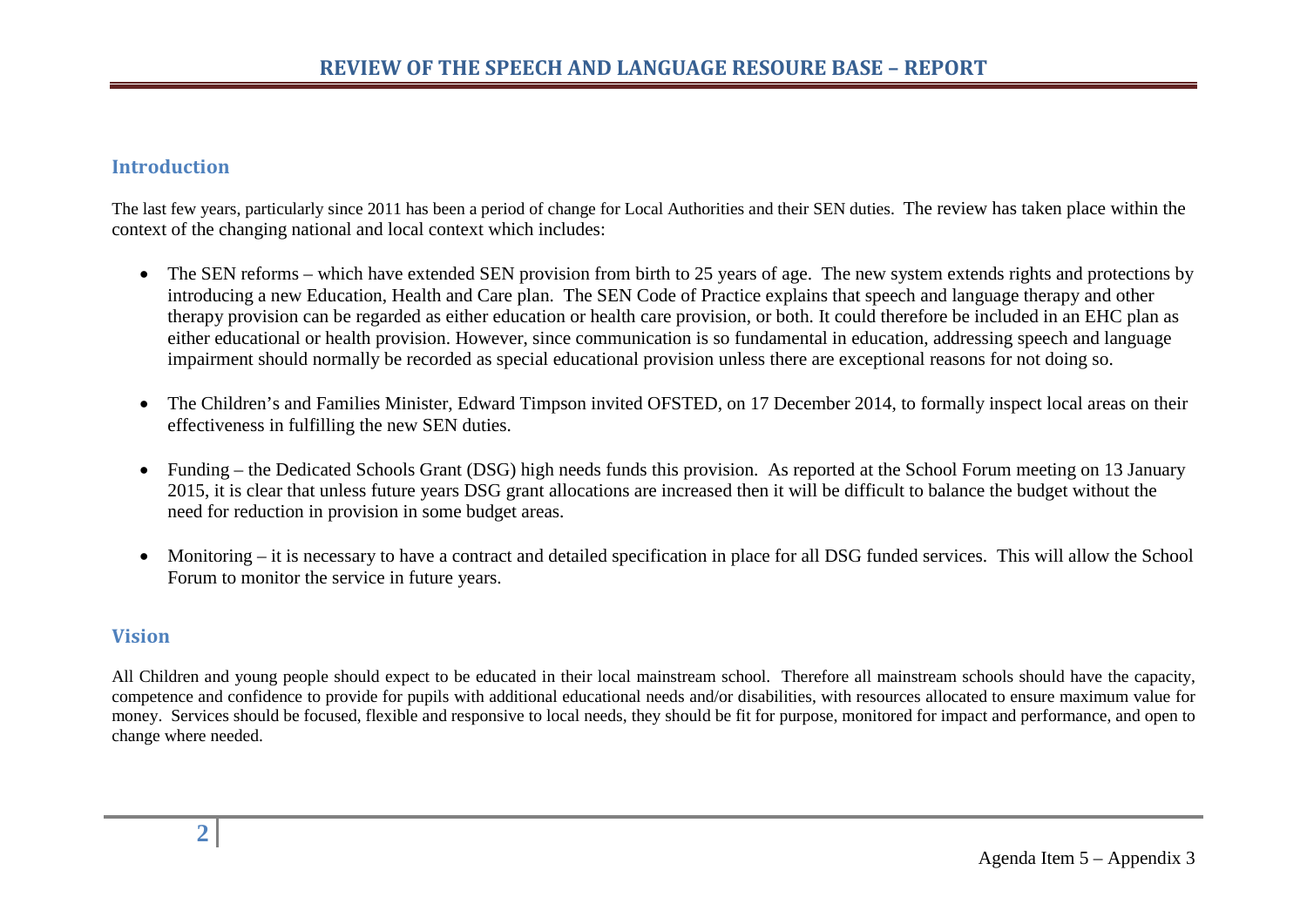The Dedicated Schools Grant (DSG) high needs funds this provision. As reported at the School Forum meeting on 13 January 2015, it is clear that unless future years DSG grant allocations are increased then it will be difficult to balance the budget without the need for reduction in provision in some budget areas.

The School Forum have recognised the value of the SEN support services funded through the Dedicated Schools Grant, and have commissioned a review of these, including the Speech and Language Resource Base and Outreach provision.

## <span id="page-2-0"></span>**Review Methodology**

The initial stage of the review required that in order to fully understand the needs of children requiring these services, a range of information and papers were considered, including national articles, guidance and previous review reports and case studies.

A range of research techniques were employed in order to gain as wide an understanding as possible. These include:

- desk based research:
- work shadowing and observational visits to schools;
- interviews with a range of staff and who hold key roles within services;
- interviews with heads of schools to gain views;
- meetings with other partners including Public Health; NHS England Commissioning; County Darlington and Durham NHS Foundation Trust;
- meeting with Parents Forum.

The officer has spent time to support the services to complete a'service review' form (presented to the School Forum in October 2014), in order to summarise performance, evaluate success and consider key learning points. This has provided a summary benchmark of the current service position, and fed into development of current service specifications.

Initial themes and areas of concern were highlighted which have been further investigated, alongside a review of service indicators, budget and a consideration of national and local data.

## <span id="page-2-1"></span>**Key Findings**

## <span id="page-2-2"></span>**1. Objectives**

The objectives for the resource base and outreach provision have been set to ensure that children with SLCN:

• Improve their speech, language and communication skills and reduce any impact this may have on their learning;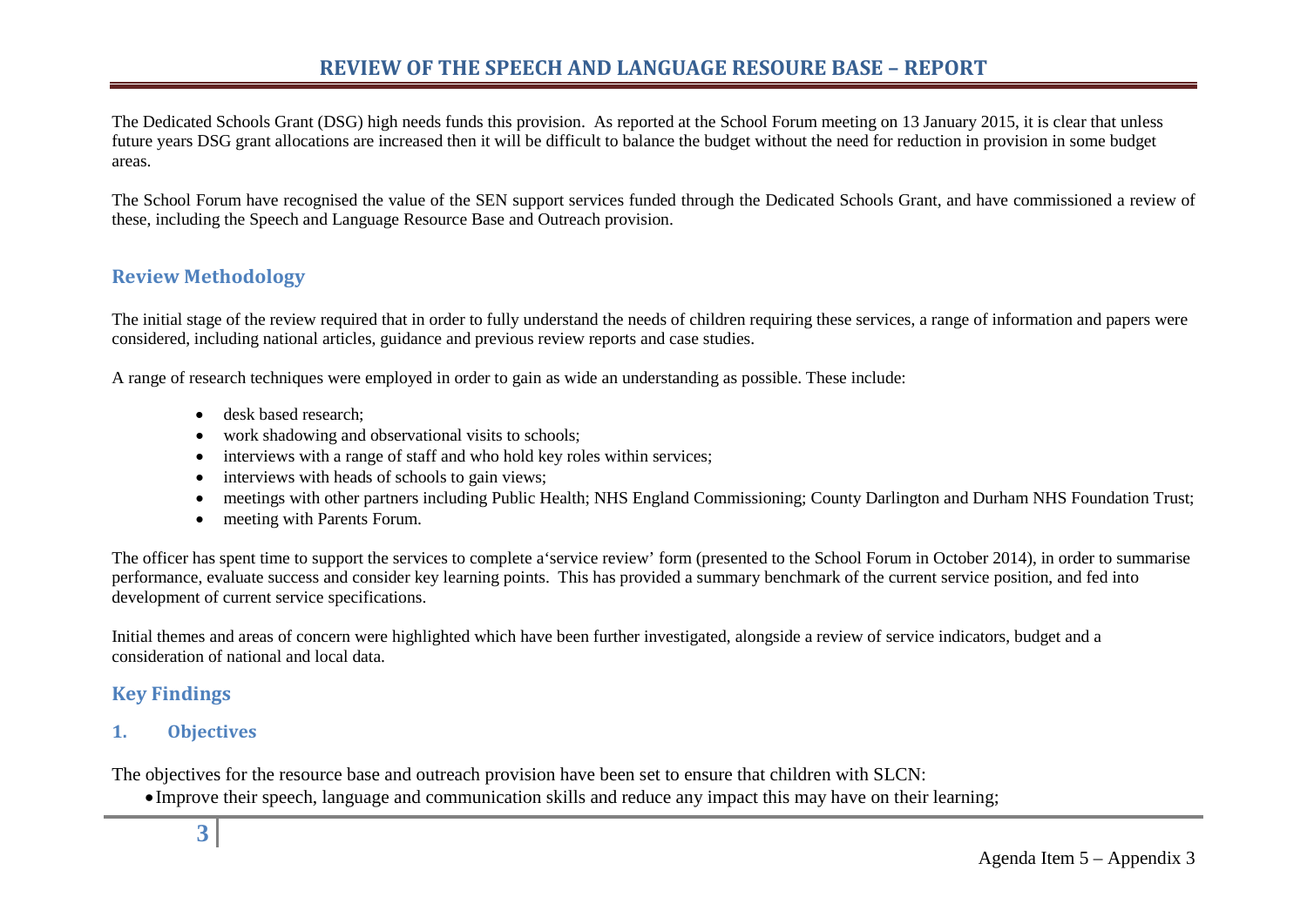•make good educational progress and reduce or close any attainment gap that was existing between them and their peers on entry to school; • are happy at school, feel included and fully participate in the life of the school;

• move successfully on to a new school or provision as best for the child's needs.

#### <span id="page-3-0"></span>**2. Service Description**

The resource base and outreach service support children whose primary SEN need is SLCN ie speech, language or communication (SLCN) is significantly delayed.

The needs of children with primary SLCN can often be complex and the diagnosis of SLCN can be difficult, and in some cases SLC will not be the primary need.

The term SLCN can be used as a broad and inclusive term to include those whose primary difficulties (eg disorders of articulation, phonology, receptive language, expressive language, vocal quality, fluency, or social use of language), and also those for whom these needs are secondary (eg autism spectrum disorders (ASD), sensory impairments, more general congnitive difficulties, or primary behaviour difficulties).

Some children have accessed the base where this has not been diagnosed until a point at which interventions used are not effective, however, these situations are rare. In this case children are referred for specialist provision, eg Beaumont Hill, with transitional support.

The base is managed by the Head Teacher and has a Provision Manager (Speech and Language Base teacher) and a Higher Level TA. The base staff play a very active part in the school, supporting mobility skills groups, and other activities such as trips, after school clubs etc.

A speech and language therapist (SALT) (North Tees and Hartlepool NHS Trust) is based part-time at the school and provides support and supervision for interventions, advice and training for parents/carers, staff, and the workforce, around the needs of the children in the base. The SALT will also provide multi-agency assessment in the cases of where the child's SLCN has been difficult to improve, as the outcome diagnosis may be for example autistic spectrum disorder.

## <span id="page-3-1"></span>**3. Access and Referrals to the Service**

Children are placed in the base by the LA provision panel, after recommendation from a school in liaison with the SALT and other specialists.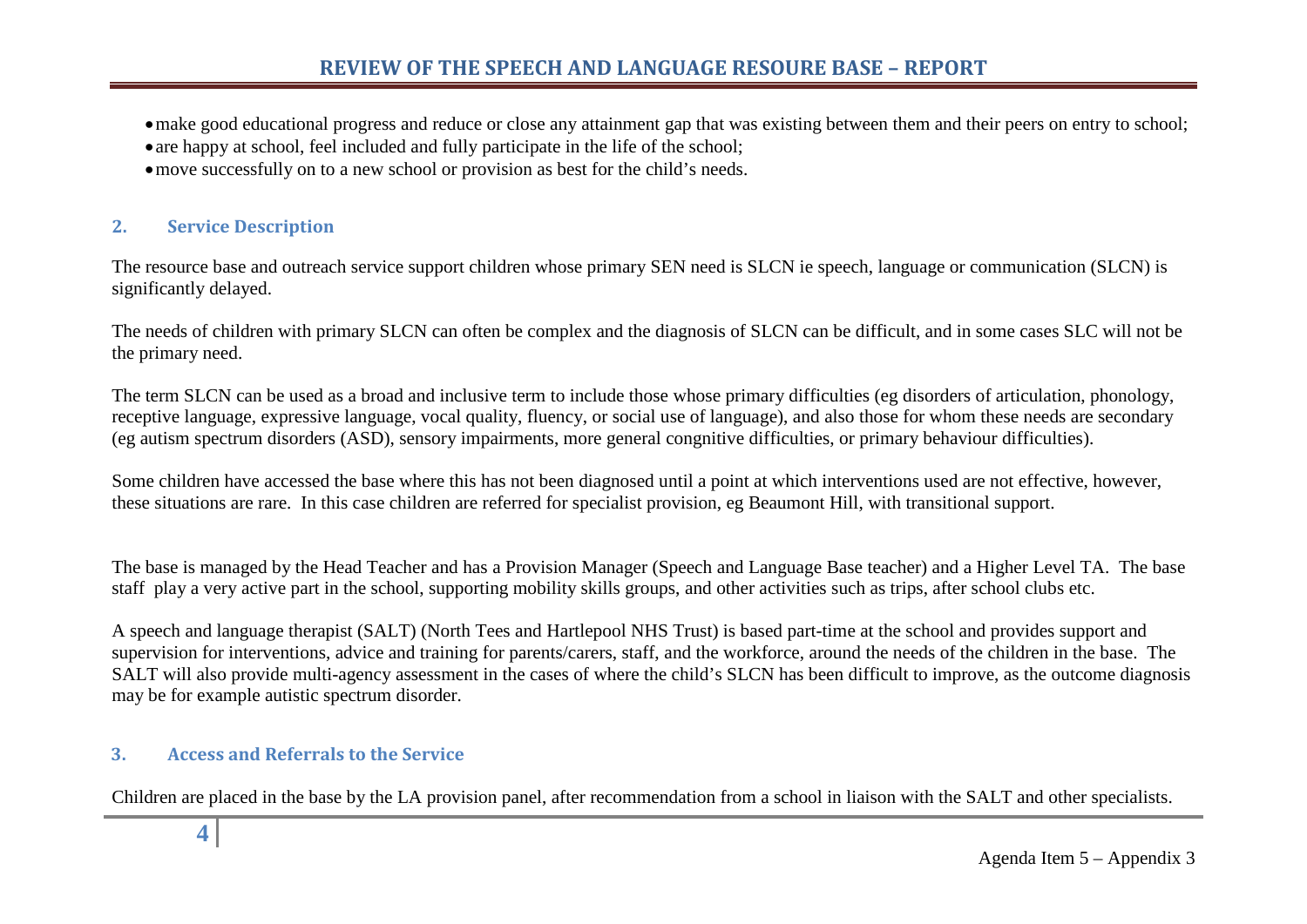Children having severe or complex SLN disorder or delay require assessment and diagnosis, intervention planning and specialist intervention in liaison with parents/carers and other professionals, in the originating 'home' school prior to accessing the resource base.

As part of the child's support it should be expected that the outreach service are part of the continuum of support, prior to a recommendation for a place at the resource base.

Placement of children at the resource base is for up to a maximum of 2 years. Children can exit the base at any time within the period of placement and exit to either Northwood Primary school, their home school. Outreach will support transitioning children however does not provide support beyond transition to Year 7.

General advice or information can be accessed by schools through making direct contact with the base and requests for involvement with individual children at SA/SA+ must be made via a request form.

The service have particular responsibility to work with primary schools with regard to children with a statement of SEN who have primary SLCN. In this case, individual programmes and one-to-one support can be provided, with follow up visits.

Children who have left the resource base but stay at Northwood Primary School, access the outreach service as all other schools.

## <span id="page-4-0"></span>**4. Role of Speech and Language Therapist (SALT)**

As part of the review of the LA local offer, discussions with health provision have identified that the service will provide three levels of support to schools where it is identified that the difficulty is impacting on the child's ability to access the educational curriculum. It would not be expected that therapy is given outside of school.

- o Universal: general information for the workforce, where to go for further information and what to do if they have concerns;
- o Targeted: assessment and diagnosis (including in schools) for children with SLC delay who following targeted intervention will return to the universal level; and advice to the workforce around the needs of a child;
- o Specialist: for children who have been identified with a SLC disorder or severe delay where intervention planning and liaison with parents/carers and support/supervision for the workforce (including training), will facilitate the effective implementation of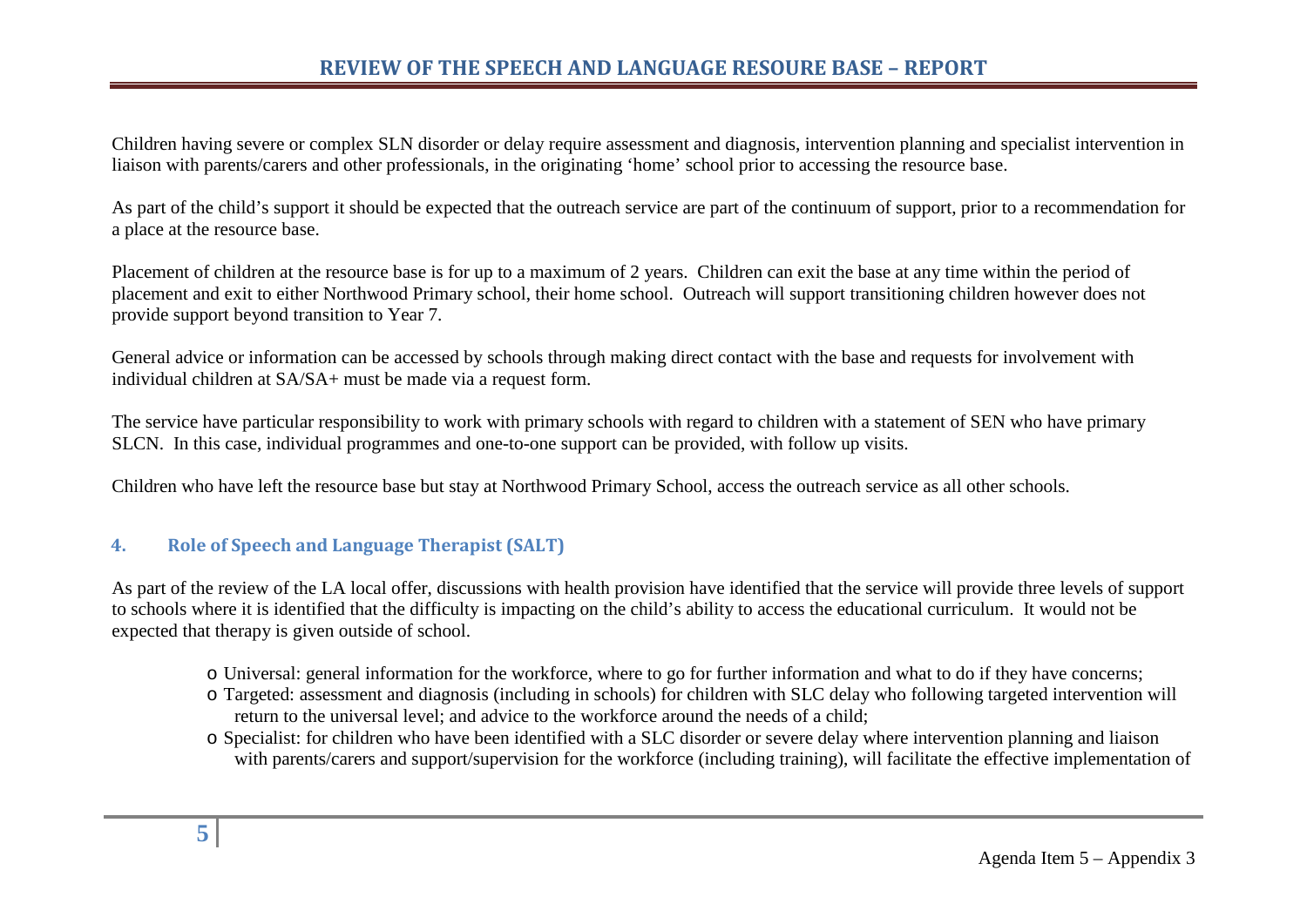<span id="page-5-1"></span>specialist provision.

As part of the specialist support a therapist provides on-site support directly to children in the resource base whilst also having a case load of other children not at Northwood school. The role of the SALT in recommendation to the provision panel is a key criteria, and therefore the liaison between the Northwood based therapist with other's is critical.

Schools have indicated that therapists are required to advise on the delivery of personalised programmes for children. A number of schools commission their own SALT support including training.

## <span id="page-5-0"></span>**5. Speech and Language Survey – Key Messages**

The survey shows that incidences of SLCN are increasing, including those who have this as a secondary need, perhaps to autism, learning difficulties, hearing impairment, medical needs etc.

In a survey of newly qualified teachers in 20[1](#page-5-1)4<sup>1</sup> a third felt under-prepared to teach language comprehension. Likewise in our Darlington survey, TA's and support staff are required to support children with SLC targets and schools feel that more higher level training is required.

The majority of school SENCo's/HLTA's deliver SLC support in school, with the next largest group being TA's. Comments around training indicate that teachers and TAs are required to deliver SALT programmes, without significant SALT support.

Nurseries and/or schools with nurseries refer to SALT for SLCN support as they do not have access to the outreach service.

90% of settings/schools have input from a SALT and/or other health professional, with some commissioning their own SALT or alternative support. Other support for SLC is provided through other Darlington provision (eg, SCOS Behaviour support, Mount Pleasant outreach, low incidence needs team) and other external provision, eg CAMHS, Dyslexia for Action, Well Being Trust.

There was a mixed response to whether the services accessed by schools, are the right level. 33% said yes; 30% said no; 37% are not sure. Therefore schools may need more support to evaluate whether children are making the right level of progress.

<sup>&</sup>lt;sup>1</sup> I CAN Impact Report 2013/14  $\overline{a}$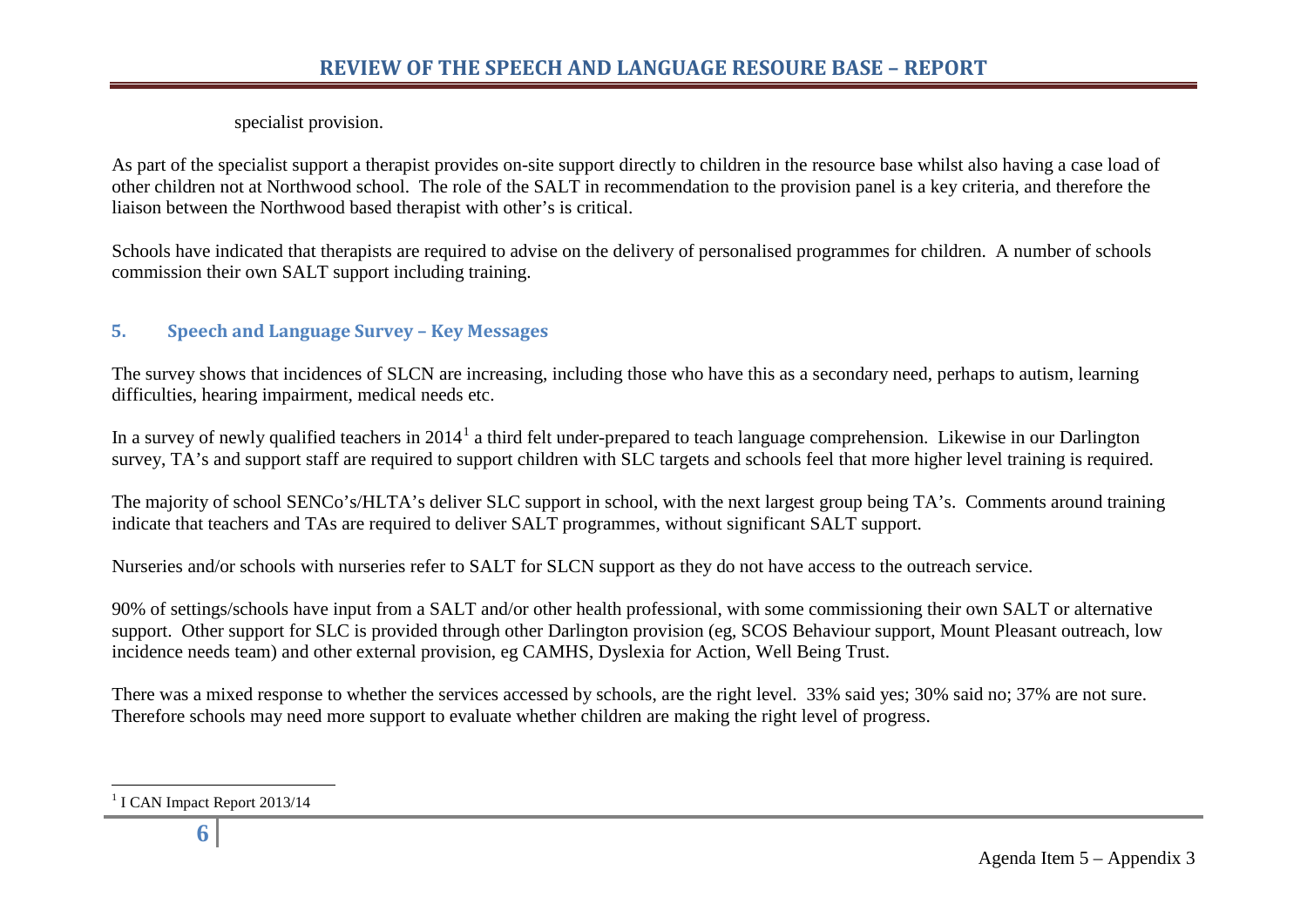<span id="page-6-1"></span>The majority of respondents to the survey access NHS services. 58% of respondents access the outreach service and rate services as overall 'good' for quality.

#### <span id="page-6-0"></span>**6. Data**

#### *National Data*

In the UK, over 1 million children and young people have some form of long term and persistent speech and language and communication difficulty. The impact of this is that 50-90% of children with persistent difficulties go on to have reading difficulties and two thirds of 7-14 year olds with serious behaviour problems have language impairment.

SLCN is now the most common developmental disability in childhood, with all groups of children with SLCN experiencing a rapid rise in numbers. 7% of five year olds in England, on average two or three in every classroom, have a particular difficulty in speech and language, with an estimated 50% of children starting school with language skills delayed for their age. Nationally there is also a growth in numbers of children identified with SLCN as their primary need (58% since [2](#page-6-1)006) and 16.5% of statements of SEN nationally are for SLCN<sup>2</sup>.

#### *Darlington Data*

The SEN national school census data (Academic year 2013/14 - Spring 2014) indicates that the primary need of 23% of school age pupils in Darlington is SLCN, just above the national average of 21%.

Speech and Language is the highest occurring SEN in Darlington growing on a year by year basis. The increase from 2013 to 2014 is 63 children.

Whilst the majority of children do not have a statement of SEN, the number of statements has increased over 25% since 2012. The outreach service have supported a small number of children who have statements for SLCN.

SEN data for Years N1 to Year 14 is summarised below:

| - -<br>Y ear | --- | _<br>-- | $\sim$<br>™uen.<br>______ | ᠇᠇<br>1 o cui |
|--------------|-----|---------|---------------------------|---------------|
|--------------|-----|---------|---------------------------|---------------|

 $^{2}$  ICAN, 2006  $\overline{a}$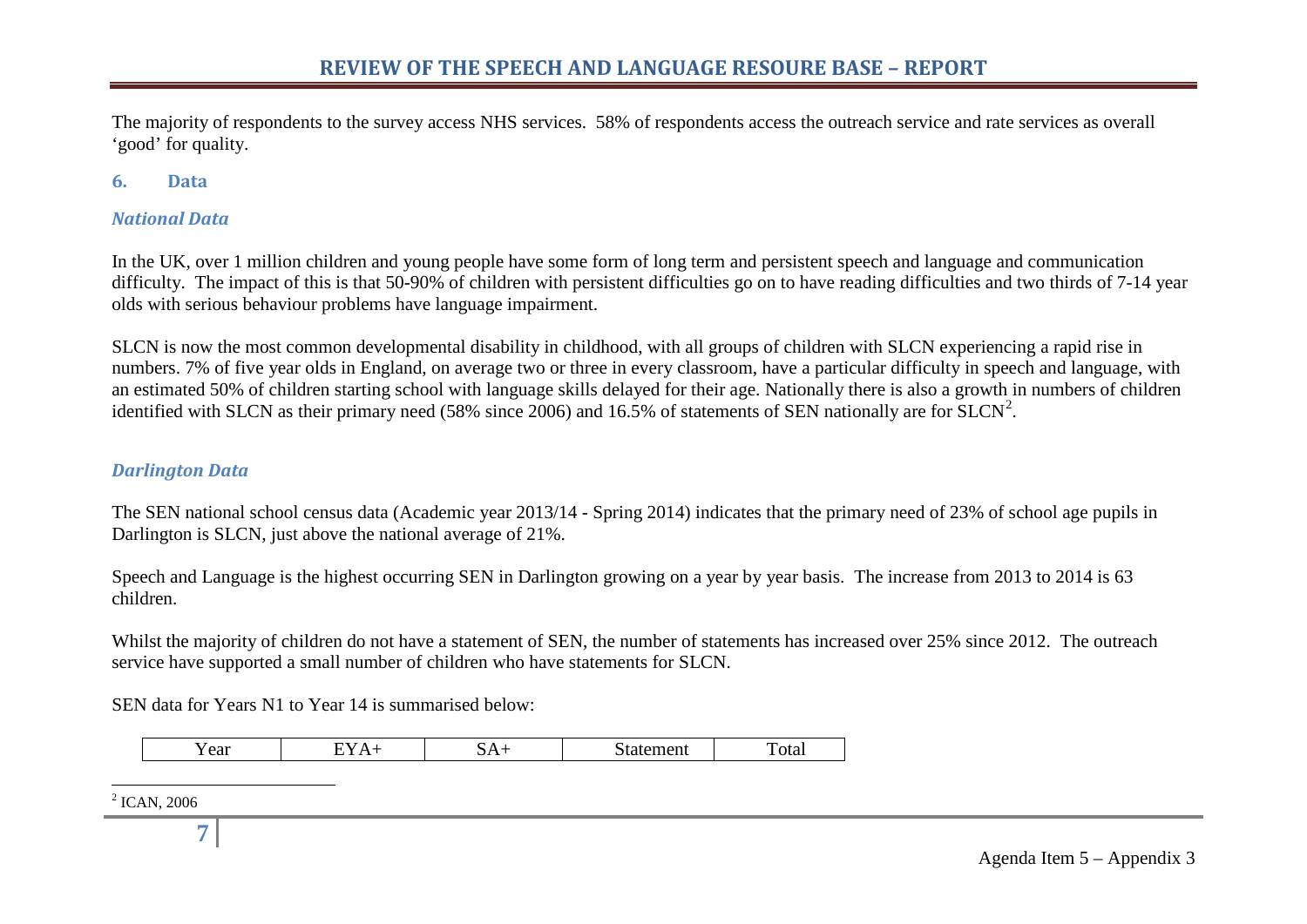| 2012<br>40 I 4 | $\cap$<br>ັ     | 230  | oc<br>ر ب | 296<br>∠∠∪ |
|----------------|-----------------|------|-----------|------------|
| 2012<br>201J   |                 | 246* | ິ         | 201<br>201 |
| 2014           | $\Omega$<br>⊥∪∠ | 200  | ∽<br>┱∠   | 344        |

\* 24 children recorded as SA+ are N1 and N2

The 2013/14 annual report indicates that 47 children received continuous support from the Outreach service, the majority of children being at SA+, 4 children with statements received outreach support. With the addition of the 9 places, this equates to less than 25% of all children who have SLC recorded as their primary need.

#### *Early Years*

For comparison purposes, the total number of children reported as having SLCN in the Spring 2014 School Census, between Years N1 to Year 6 is below:

| Year | <b>EYFS</b> | KS1 |
|------|-------------|-----|
| 2012 |             | 167 |
| 2013 | 79          | 174 |
| 2014 | 106         | 196 |

The graph overleaf shows the growth between 2012-2014 of SEN at nursery and reception reaching a peak at Year 1. In Year 2 there is a significant drop with decreasing numbers through to Year 14 (12.5% of all children).

Early Years performance data for children in group settings (daycare, nursery school and pre-school playgroup) illustrates that there are 107 children presenting with Communication and Language needs in 2014/15. These children are not included in the above school census data.

According to the 2014 EYFS results, 29% of children are not reaching the Expected Levels of Communication and Language by the end of reception class. In some schools this can be 50% or more with one school having 61% of children entering year 1 underachieving in Communication and Language.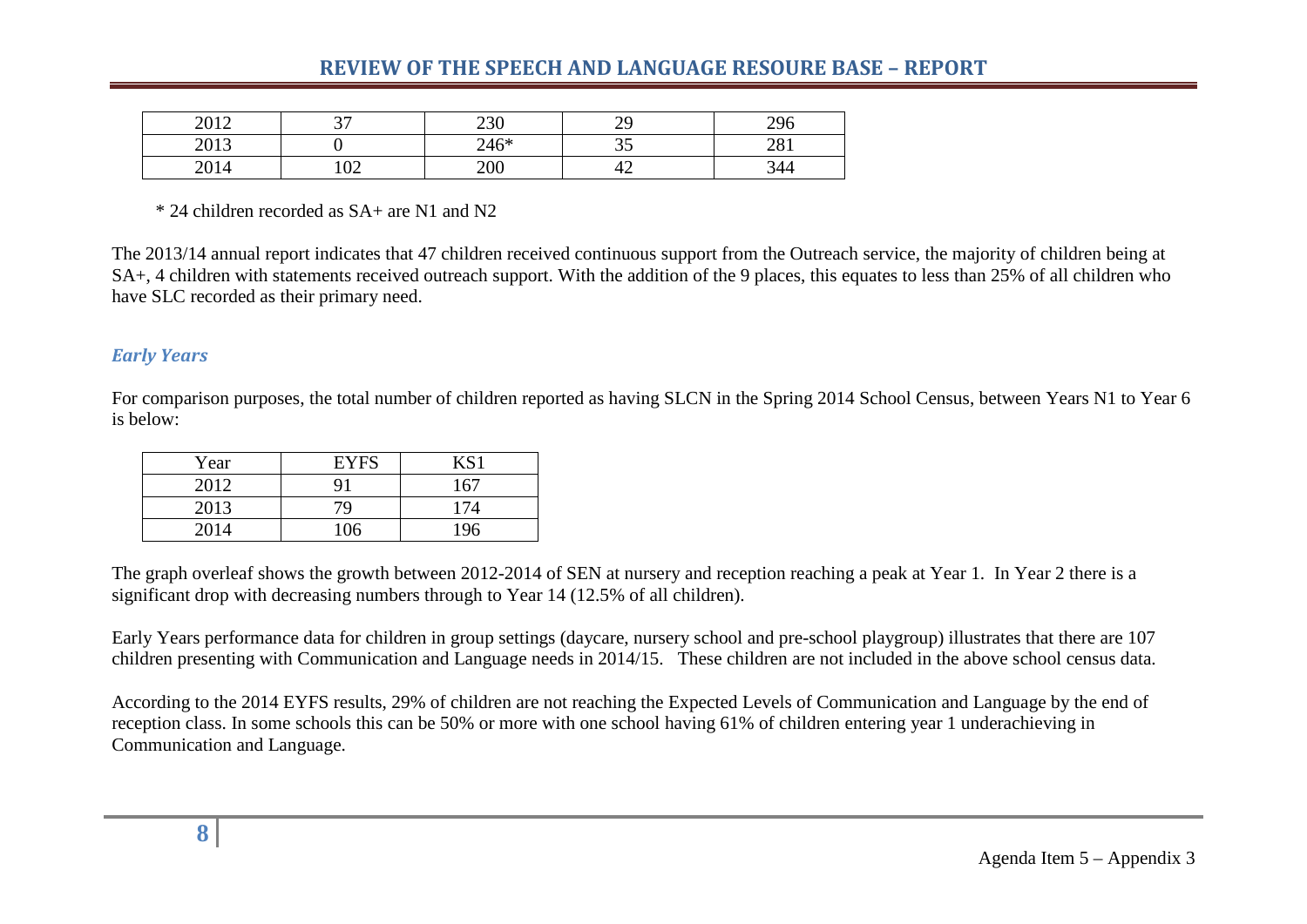One third of Darlington children are not reaching the expected level of development in Literacy. This lack of achievement is due to the underperformance within the strands of Communication and Language – if 21% plus children are not achieving expected levels in Listening and attention, Understanding and Speaking then they do not have the skills to build reading and writing on.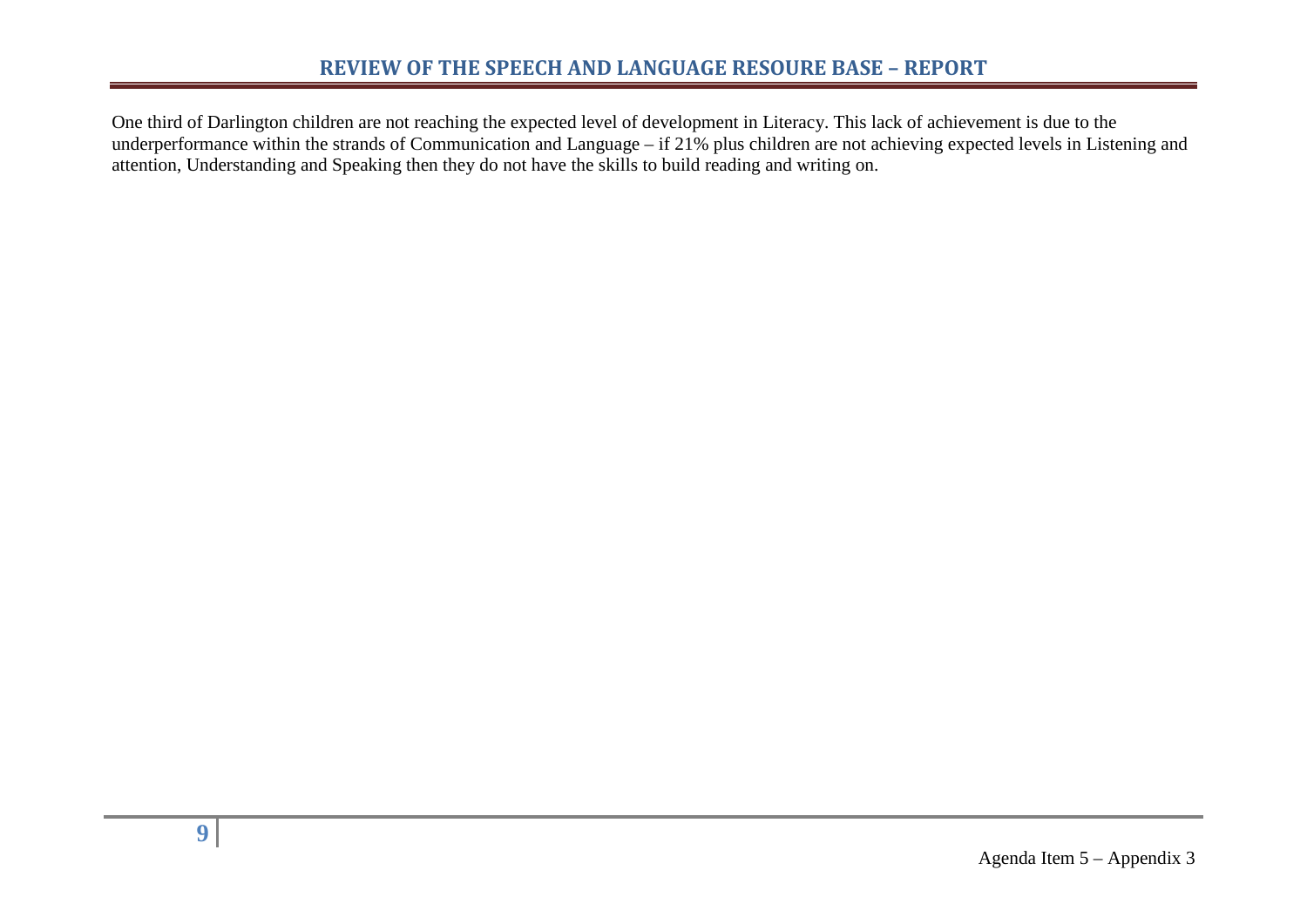

SEN Primary Need by SCLN

λ,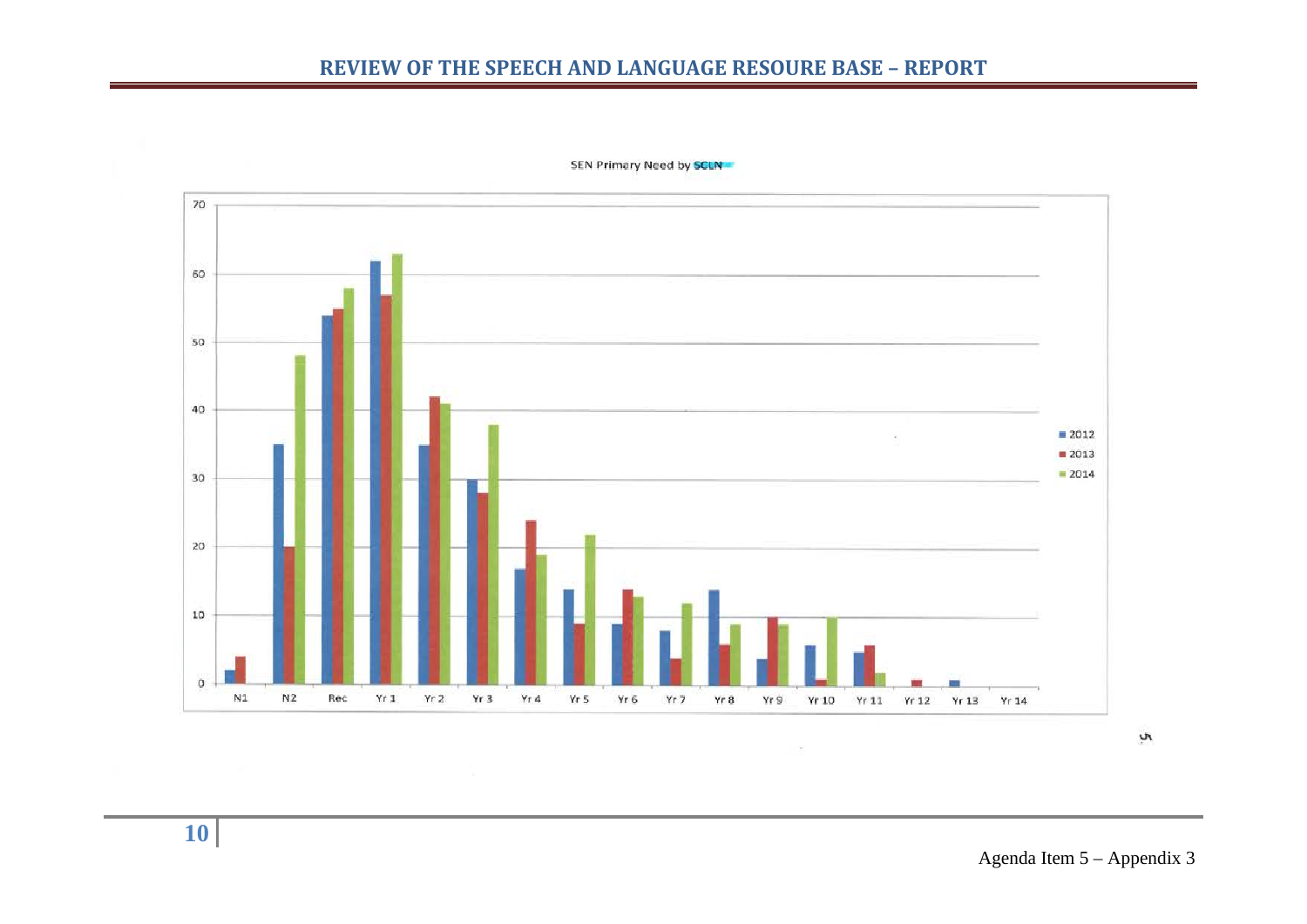#### <span id="page-10-0"></span>**7. Budget/Value for Money**

The budget is £119,050 (9 places at £10,000 per place, plus £10,000 for outreach service plus top-up). 67% of the budget is allocated to staff costs, approximately 27.5% to premises and 5.5% for other resources including training costs.

The staff costs reflect the qualifications and experience employed and value for money is on a level with other DSG services that are currently being reviewed.

## <span id="page-10-1"></span>**Conclusions**

The process by which a child is recommended should include outreach provision. This does not consistently occur and children can enter the base without the staff having a prior relationship with the child.

The number of outreach hours declined from 2012/13 to 2013/14, with new requests for outreach support also marginally lower.

The outreach service report that some schools appear to be more likely to contact the resource base than others, this is evidenced in the survey results. Most schools prefer to use the SALT service once an SLC need is identified, either via school's own commissioned service, or through referral routes.

There has been a significant contribution by the outreach service to training and supporting the wider workforce to identify SLC through the use of Language or Speech Link, and other methods such as Talk Boost/ICAN, to embed high quality inclusive class teaching that promotes all children's language development.

These recommended assessment tools and teaching methods are the preferred approach of the resource base.

Schools have indicated that more support is required to advise on the delivery of personalised SALT programmes for children.

Schools report they are not clear as to how children have benefitted therefore any future commissioned services needs to ensure the therapist works with schools to ensure a continuous cycle of assess/record/review as ultimately, no matter what support the child receives, or from whom, any child regardless of support provided can be referred for a place at the resource base.